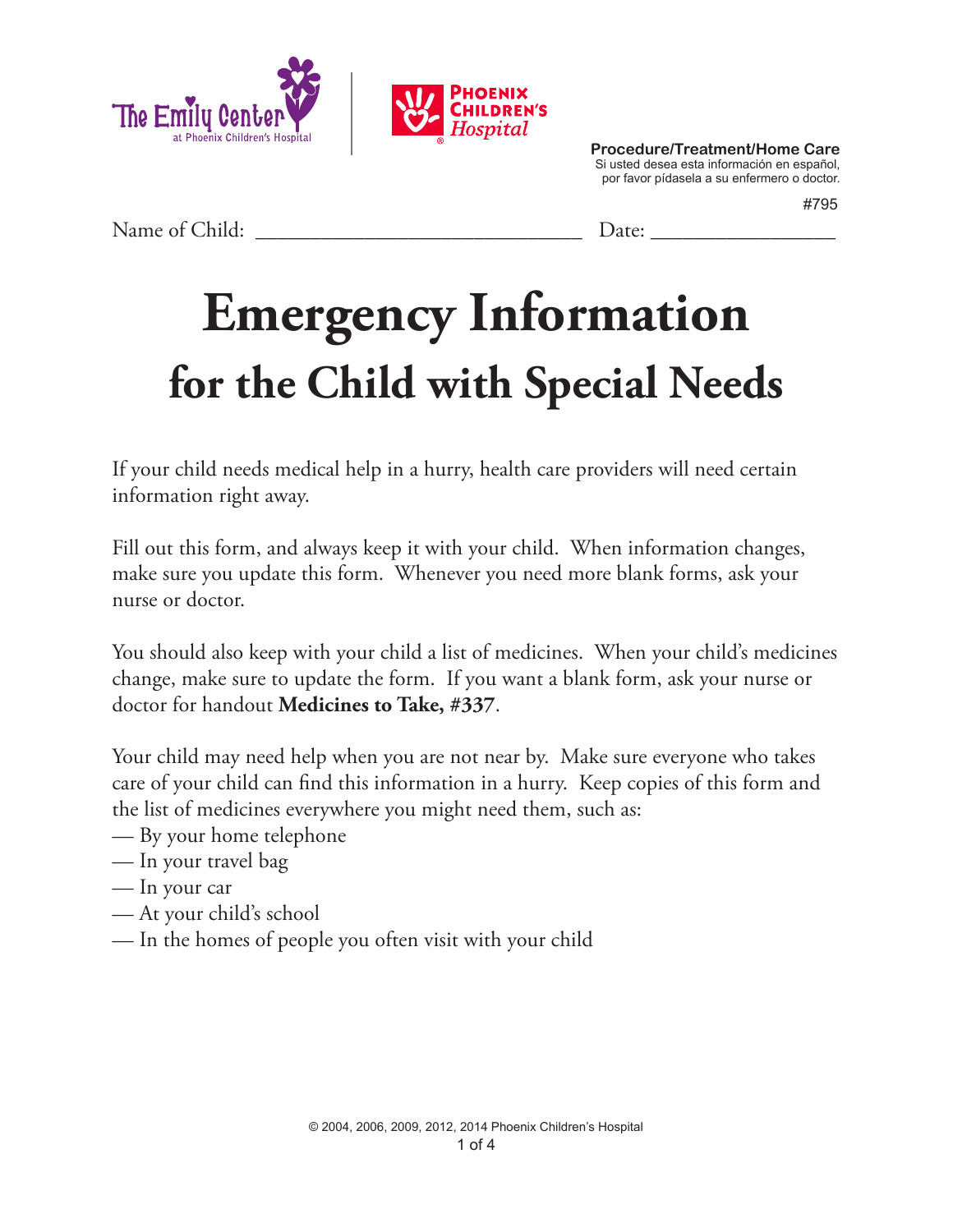## **Emergency Information**

| Date:                                                          |                            | Birthdate:                                                                                                                                          |  |  |
|----------------------------------------------------------------|----------------------------|-----------------------------------------------------------------------------------------------------------------------------------------------------|--|--|
| Name:                                                          | Nickname:                  | Home Phone:                                                                                                                                         |  |  |
| Home Address:                                                  |                            | <b>Signature for Consent</b>                                                                                                                        |  |  |
| Parent/Guardian:                                               |                            | (When you sign, this means you agree to release of this<br>form to health care providers.)                                                          |  |  |
| Language:                                                      |                            |                                                                                                                                                     |  |  |
| <b>Emergency Contacts:</b><br>1. Name:<br>2. Name:<br>3. Name: | Phone:<br>Phone:<br>Phone: | Relationship:<br>Relationship:<br>Relationship:<br><b>Brief</b>                                                                                     |  |  |
| Medical History:                                               |                            | Medical Equipment:                                                                                                                                  |  |  |
| <b>Baseline Vital Signs:</b>                                   |                            | Airway Status:<br>Anatomy <b>allows</b> oral or nasal<br>intubation &/or ventilation.<br><b>Anatomy does not allow oral</b><br>or nasal intubation. |  |  |
| Baseline functioning:                                          |                            |                                                                                                                                                     |  |  |
| Allergies:                                                     |                            |                                                                                                                                                     |  |  |
| Primary Physician:                                             |                            | Specialty Physician:                                                                                                                                |  |  |
| Phone:                                                         | FAX:                       | Phone:<br>FAX:                                                                                                                                      |  |  |
| Specialty Physician:                                           |                            | Other:                                                                                                                                              |  |  |
| Phone:                                                         | FAX:                       | Phone:<br>FAX:                                                                                                                                      |  |  |
| Anticipated Emergency Department (ED):                         |                            | Medicines:                                                                                                                                          |  |  |
|                                                                |                            | $\Box$ None                                                                                                                                         |  |  |
| Anticipated Hospital (Tertiary Care Center):                   |                            | $\Box$ See attached list                                                                                                                            |  |  |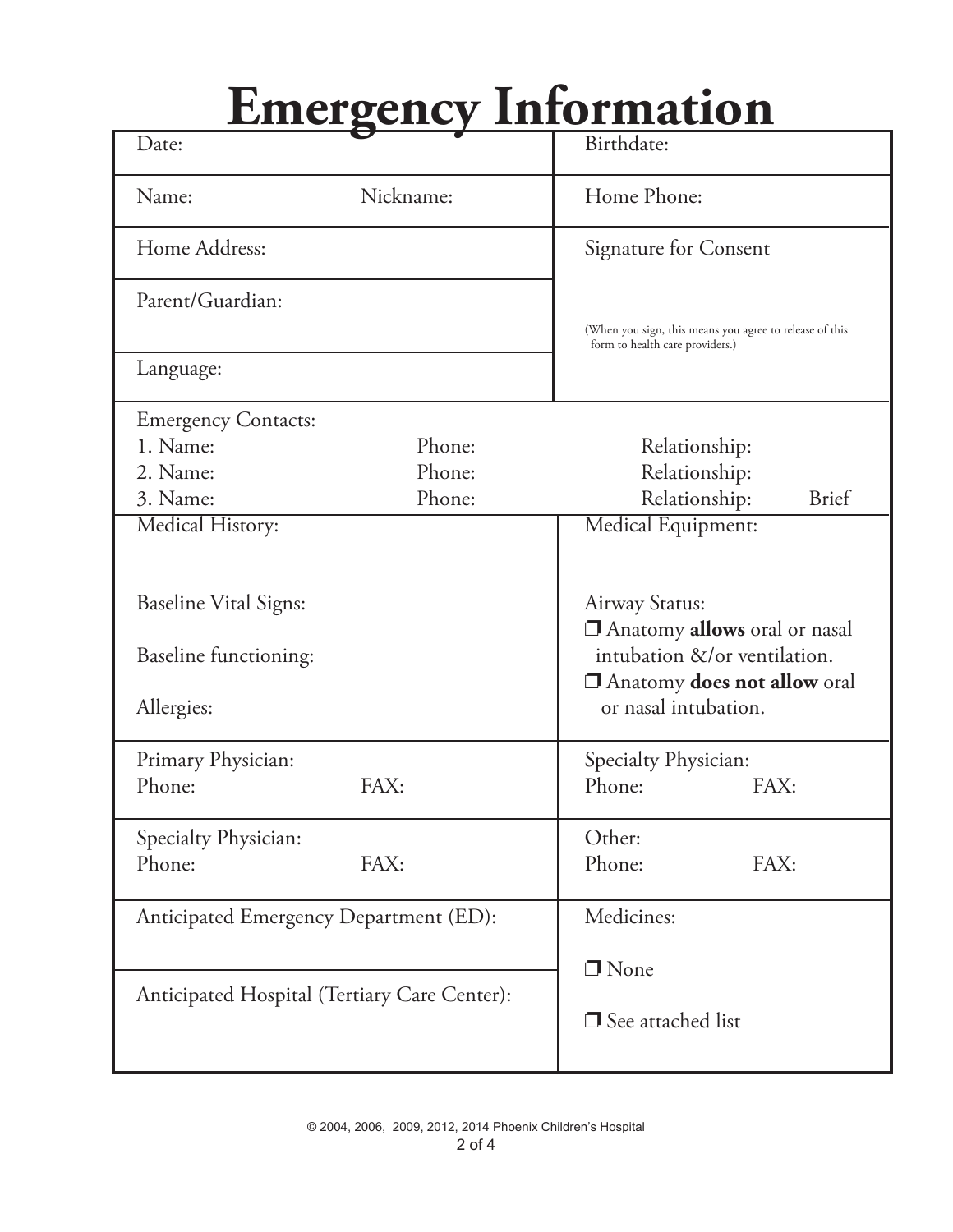| Name of medicine     | Morning<br>Time: | Mid Day<br>Time: | Evening<br>Time: | <b>Bed Time</b><br>Time: | Reason<br>for medicine |
|----------------------|------------------|------------------|------------------|--------------------------|------------------------|
| Strength of medicine | Amount           | Amount           | Amount           | Amount                   | and notes              |
|                      |                  |                  |                  |                          |                        |
|                      |                  |                  |                  |                          |                        |
|                      |                  |                  |                  |                          |                        |
|                      |                  |                  |                  |                          |                        |
|                      |                  |                  |                  |                          |                        |
|                      |                  |                  |                  |                          |                        |
|                      |                  |                  |                  |                          |                        |
|                      |                  |                  |                  |                          |                        |
|                      |                  |                  |                  |                          |                        |
|                      |                  |                  |                  |                          |                        |